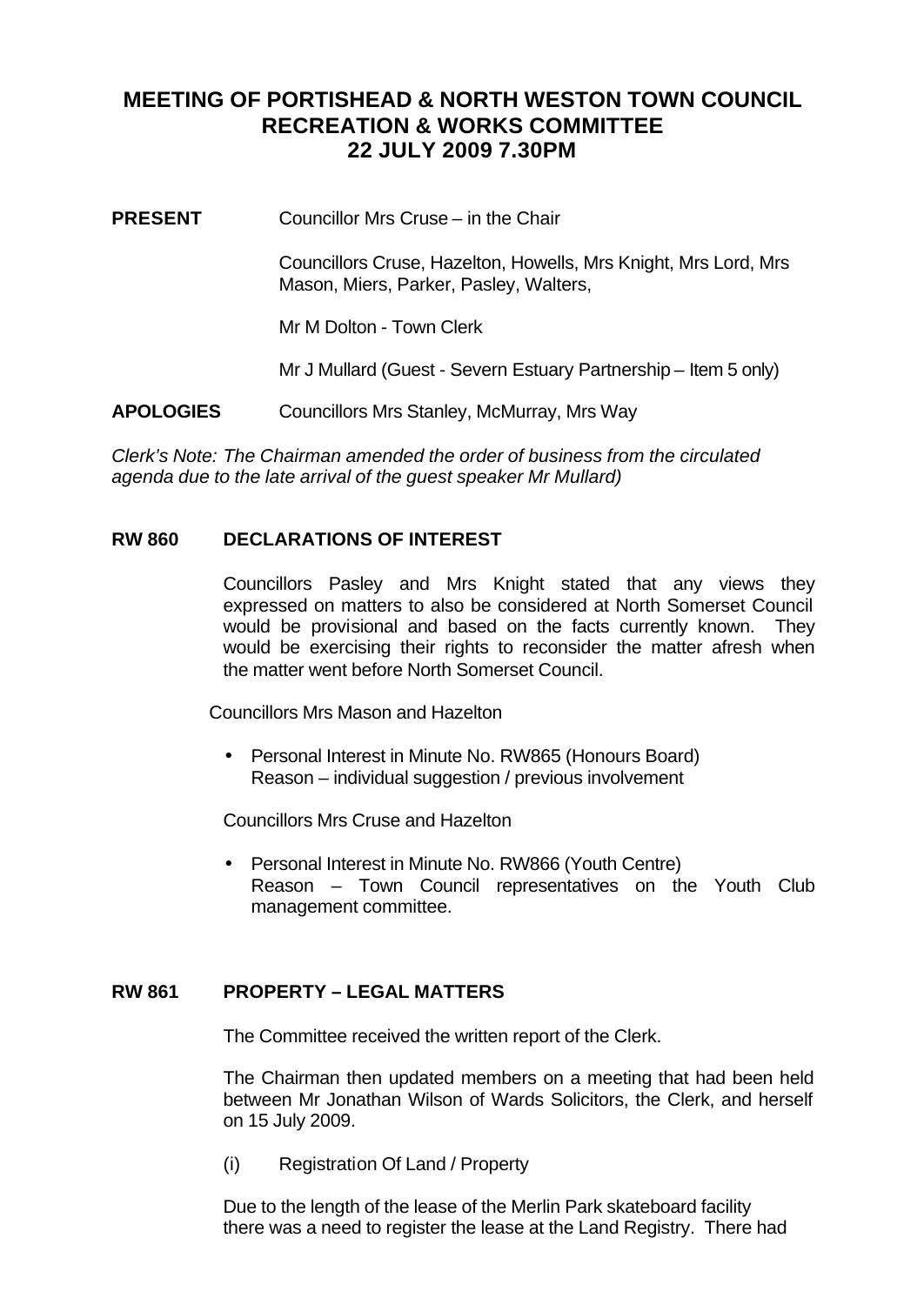also been previous agreement and resolution by the Town Council (RW 830) that other land and property owned by the Council (The Folk Hall, North Weston Village Hall, Underwood Road Play area, Portishead Football Club land and Mead Road Play area) should be registered with the Land Registry.

Mr Wilson would now be finalising this process of registration.

(ii) Trinity Community Hall Lease

Further to the report to members at the last meeting of the Recreation & Works Committee (24 June 2009), the Clerk had now received comments from all members of the Working Party on the latest 'Heads of Terms' document. This document was also discussed with the solicitor Mr Wilson at the 15 July meeting.

There are a number of issues to be agreed and finalised on the Heads of Terms document, and Mr Wilson will assist the Clerk in this process.

There remained a number of building 'snagging' issues to be cleared and finalised, particularly the status of the floor and under-floor heating.

The Clerk asked members to consider that to ensure diligent and appropriate progress in this matter, Mr Wilson now be instructed to progress the lease to completion.

Councillor Walters suggested an addition to the recommendations in the report, authorising the Clerk to engage the services of an appropriately qualified building surveyor to advise on the condition of the building prior to the lease being signed.

# RECOMMENDED that

- (a) Portishead and North Weston Town Council resolve to note the report of the Clerk in respect of action taken to ensure the registering of the Council's lease of the Merlin Park skateboard facility and other Council property and land with the Land Registry.
- (b) Portishead and North Weston Town Council resolve that the Clerk be authorised to engage an appropriately qualified building surveyor to advise on the Trinity Hall and possible building 'snags' prior to the signing of the legal documentation, the cost not to exceed £2,500, being 1% of the building cost, without further reference to the Council.
- (c) Portishead and North Weston Town Council resolve that, subject to amendment to, and finalisation of, the Trinity Community Hall Heads Of Terms document, Wards Solicitors of Bristol now be instructed to proceed with the lease of the Hall to completion. The Clerk to report to members at a future Recreation and Works Committee on the condition of the Hall (from the professional report obtained at (b) above) and lease terms when the lease is ready for signature and prior to funds being transferred to the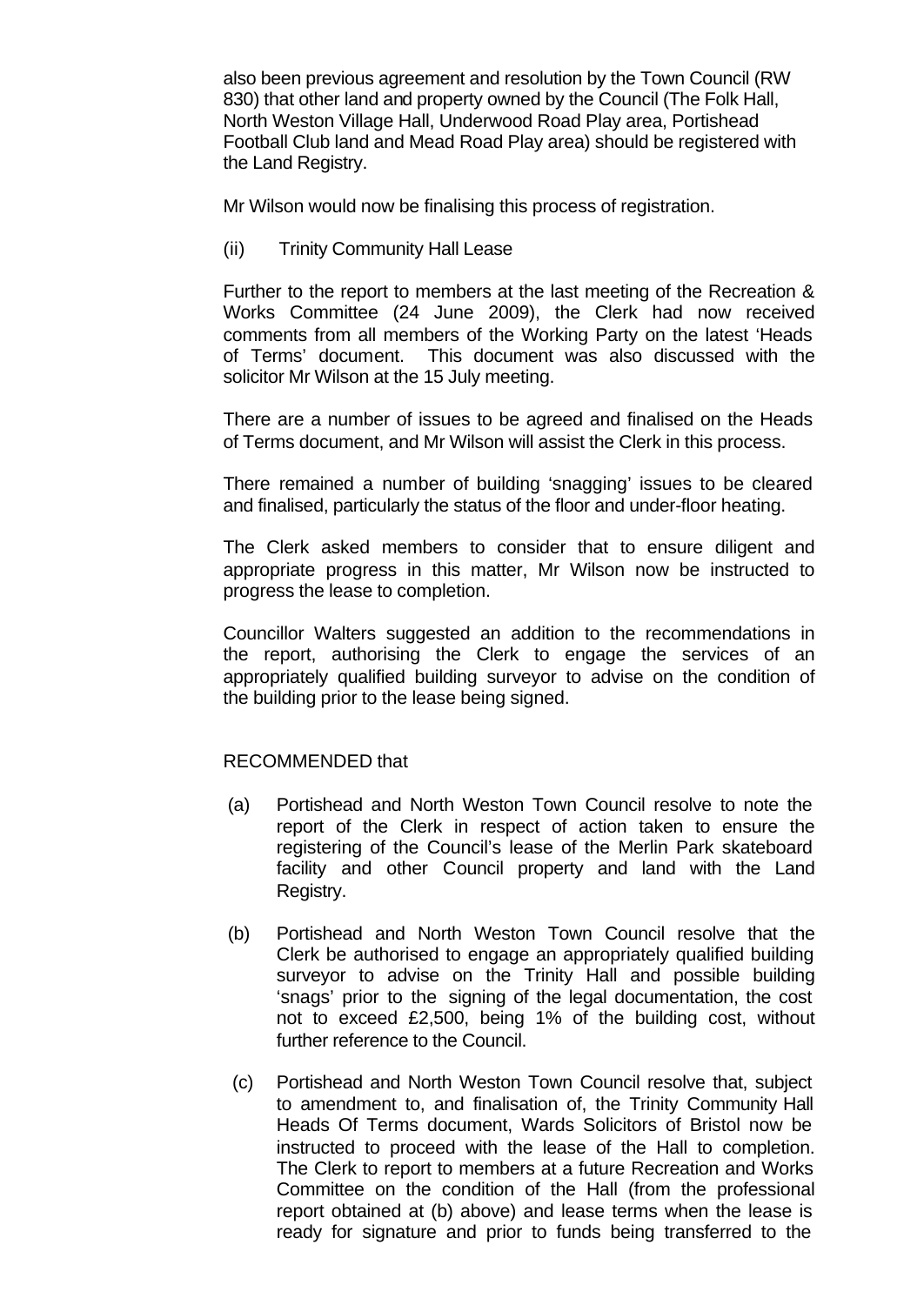landlord. At that point the lease is to be available for all members to inspect, but need not be circulated in full.

# **RW 862 TOWN COUNCIL OPEN DAY**

Councillor Pasley reminded members that the Town Council open day had been arranged for Saturday 31 October 2009, at The Somerset Hall, with the public visiting between 10am and 12 midday.

Publicity and further arrangements will be finalised nearer the event.

# RECOMMENDED that

Portishead and North Weston Town Council note the date of 31 October 2009 as now arranged for the Town Council Open day.

*At this point Mr Jonathan Mullard arrived at the meeting, and was invited to speak to members about the following item.*

# **RW 863 SEVERN ESTUARY PARTNERSHIP**

Mr Mullard gave a verbal summary to members as the manager of the Severn Estuary Partnership. He explained that he had been appointed in February this year, and he was now formulating a new business and strategic plan to take the organisation forward.

He explained the partnership is not a statutory body, with a main goal of sustainable management of the estuary. Their core funding is provided by the various principal local authorities bordering the estuary together with a number of statutory bodies. A core role in achieving their goal is to ensure good communication between all interested parties, as 'partners', and Mr Mulland wishes to have a much higher level of direct community representation through Parish and Town Councils.

Members discussed various aspects and issues with Mr Mullard, including the need for good data and information to be disseminated on development (accepting the Partnership remained neutral on development proposals), the need to be realistic about the practicalities of trying to involve so many organisations and bodies in the scheme, and the need for the Partnership to recognise the high leisure use of the estuary by residents of and visitors to Portishead.

Mr Mullard invited members to consider the proposal that the Town Council became a member of the Partnership, giving an approximate cost of £40.00p per annum, and distributed brochure information relating to a forum taking place in Gloucester Guildhall on the 11 September 2009.

*Mr Mullard left the meeting.*

Members discussed the presentation by Mr Mullard, and then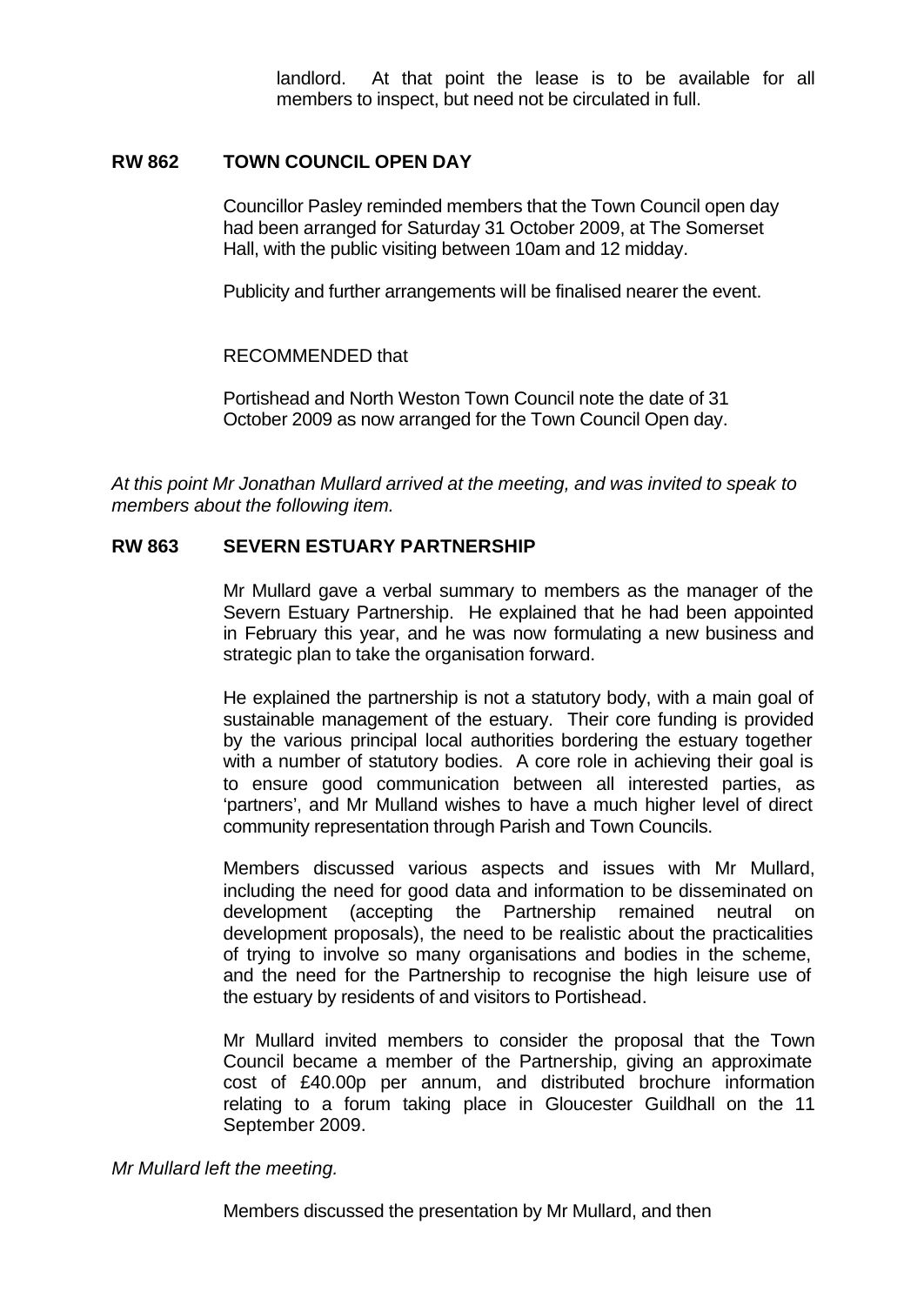# RECOMMENDED that

The Clerk communicate with Mr Mullard and establish the exact cost of membership, and then report further to the Recreation and Works Committee in order that a recommendation relating to membership of the Partnership could then be considered based on a cost benefit analysis.

# **RW 864 DOG BINS IN PORTISHEAD**

The committee received the written report of the Clerk which detailed costs of purchase, installation and emptying.

Further discussion on this item was deferred to the next meeting of this committee in order to provide an opportunity for members to consider the number, if any, of dog bins that they would wish to be provided within their ward areas.

RECOMMENDED that.

Members consider what provision of dog bins by the Portishead and North Weston Town Council they would seek within their Ward, and report to the next meeting of the Recreation and Works Committee.

# **RW 865 HONOURS BOARD**

Councillor Hazelton informed members that at a recent meeting of the Heritage Group, it was agreed that a suggestion be put forward for the provision of an Honours Board to display the past Chairmen of this Council.

Councillor Mrs Mason stated that she had proposed to provide such a board during her year as Chairman, however the implementation had not been finalised due to staffing issues. She felt it appropriate that such a provision could have been funded in whole or part from her Chairman's allowance.

The Clerk informed members that initial enquiries had shown that such provision would cost in the region of £300 - £400 per board, and without yet having planned any detail, it was likely that two boards would be required if members wished to display the historic Chairmen detail from the formation of the Council in 1974.

Discussion took place during which it was agreed that such a board / boards should be provided and the detail should commence at 1974.

#### RECOMMENDED that

The Portishead and North Weston Town Council resolve to provide an honours board (s) to the wall in the main area of The Folk Hall to display all Chairmen of the Council since 1974. The Clerk to arrange such provision in consultation with the Chairman and Vice Chairman of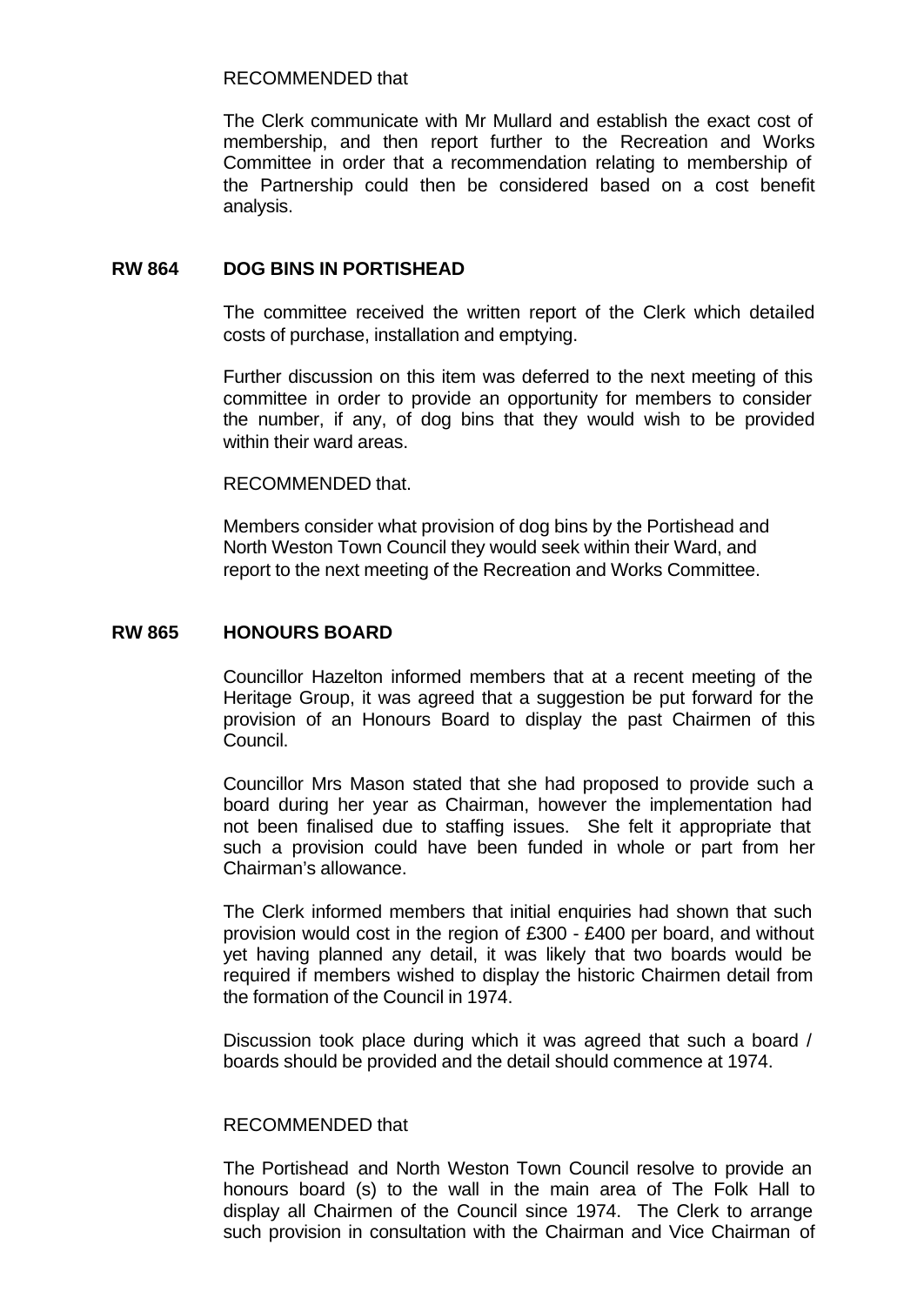the Council and complying with the Council's Financial Regulations in relation to quotations, to a spend limit of £750.00p.

### **RW 866 YOUTH CENTRE**

A letter dated 3 July 2009 written to Councillor Mrs Cruse from Mr Phil Hall, Director of Finance and Resources, North Somerset Council, had been circulated to members.

The letter outlined the current stance of North Somerset Council in relation to the funding and future progress of the Youth Centre development project. Detail was provided in the letter in relation to the sources of funding that North Somerset would be able to draw upon, and suggested further meetings with the Management Committee of the Youth Centre. The letter also stated that whilst North Somerset were willing to be responsible for the implementation and oversight of the development, once that project is completed they wish to relinquish the legal interest in the operation of the Youth Centre to either the Management Committee or the Town Council.

Councillor Mrs Cruse reminded members of the background to the project, with £100,000 remaining within the earmarked reserves of this Council to assist with funding. Since the unsuccessful bid to obtain funding from the 'My Place' finance incentive in 2008/2009, the scope and nature of the project was being reviewed.

Councillor Mrs Cruse informed members that the Management Committee had requested meetings with appropriate officers and members of North Somerset to take place in August and September.

Councillor Hazelton was ascertaining the accurate costs of the operation of the Youth Centre over a historic period.

Members discussed the issues raised by the information provided and the view was expressed by some that North Somerset Council still had a statutory duty to provide youth services and they appeared to be attempting to renege on that duty. Further general discussion ensued which included considerations of the nature of the proposed development provision and the accessibility to certain groups within the relevant age span.

It was agreed that this item would be considered further at the next meeting of the Recreation and Works Committee.

### RECOMMENDED that

Members of the Portishead and North Weston Town Council note the current status of the Youth Centre Development Project, and further updates be provided to the Council via the Recreation and Works Committee as further information becomes available.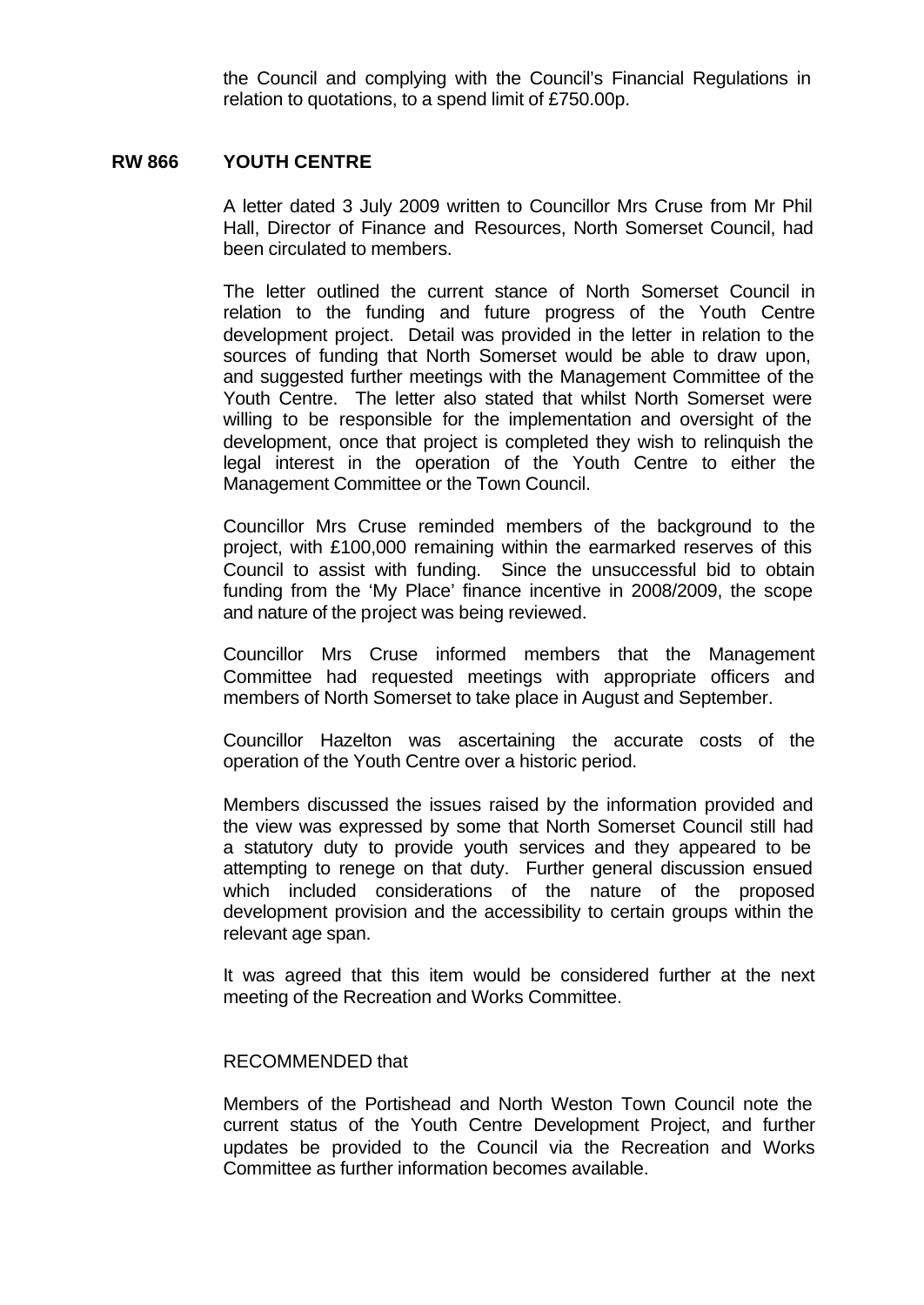# **RW 867 PLAY BUILDER PROJECT**

Members received the written report of the Clerk.

North Somerset Council have a 'Play Builder' project board, which includes Councillor Mrs Knight. The Play-builder project fund is for 22 refurbished or new play areas across North Somerset.

These have to be led by Children, Young People and Community consultation. They are to enable the local communities to take ownership of the sites and to encourage the use of natural play where ever possible. Merlin Park Portishead has been identified as a 'Year 1' (2009 / 2010) site, owned by North Somerset Council, and maintenance costs will be borne by them.

The project manager will wish, as the project detail develops, to consult with this Council on various issues in relation to the proposed provision at Merlin Park.

### RECOMMENDED that

Members of Portishead & North Weston Town Council note the report, and that the clerk continue to liaise with the play-builder project team, updating members as appropriate.

# **RW 868 CULTURAL EVENTS AT THE LAKE GROUNDS**

Councillor Pasley informed members that the letters the Council had resolved to send to North Somerset Council in relation to this matter had now been sent by the Clerk and to date no response had been received.

There were no new matters to bring before members at this time.

#### RECOMMENDED that

Members of the Portishead and North Weston Town Council note that the letters as resolved (RW 854) had now been sent. Members will be updated when any further developments are worthy of attention.

# **RW 869 UNDERWOOD ROAD PLAY AREA – HEDGE CUTTING**

This item was deferred from the previous meeting of this committee. The majority of members present had not had the opportunity to visit the site to form an opinion for their decision making.

It was agreed that the decision on this item be further deferred to the next meeting, and that the meeting of this committee to be held on Wednesday 26 August 2009 be initially convened at 7.00pm at the Underwood Road Play Area.